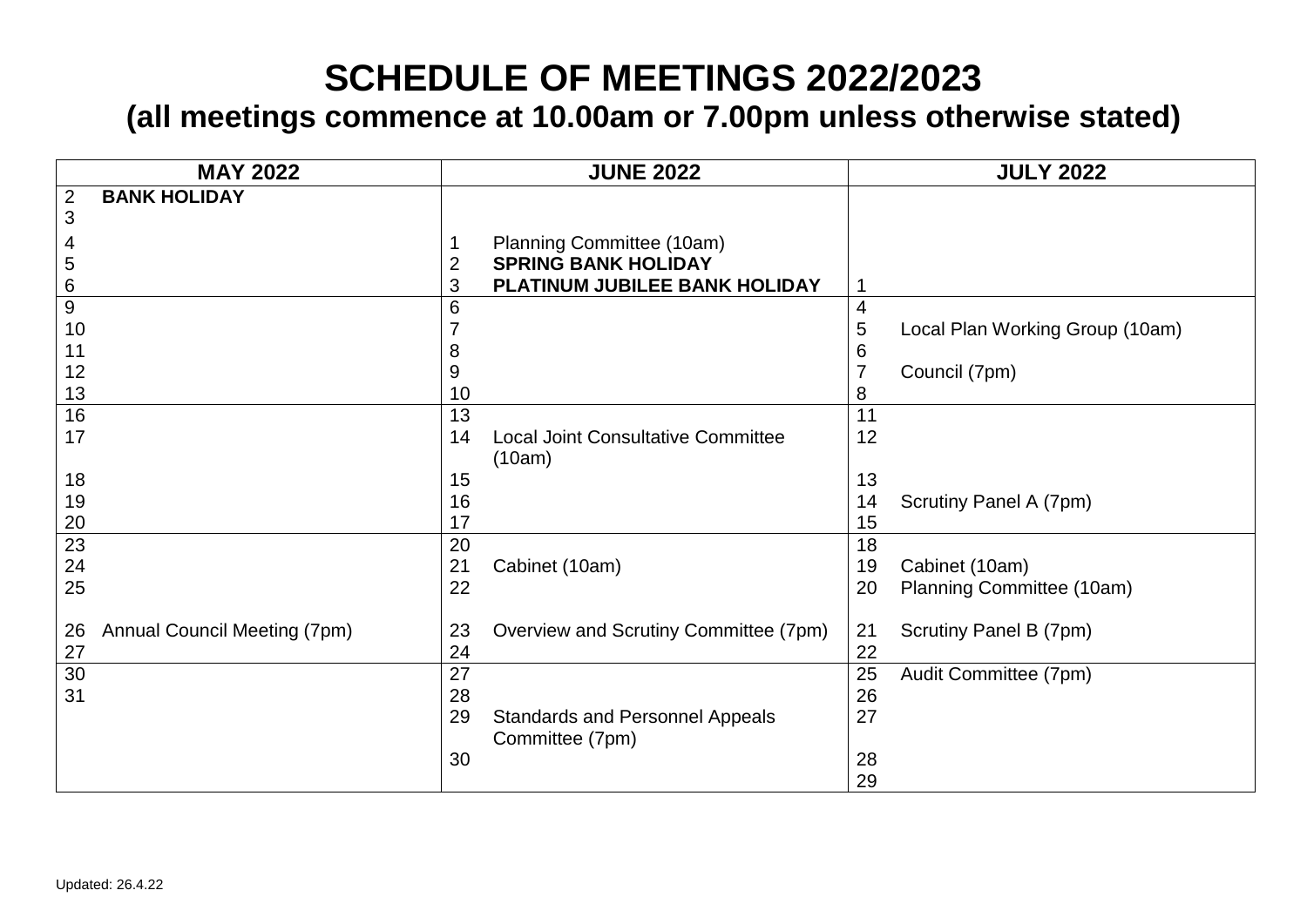| <b>AUGUST 2022</b>        |                | <b>SEPTEMBER 2022</b>                  |                | <b>OCTOBER 2022</b>       |
|---------------------------|----------------|----------------------------------------|----------------|---------------------------|
| 1                         |                |                                        | $\mathsf 3$    |                           |
| $\overline{c}$<br>3       |                |                                        | 4<br>5         |                           |
| 4                         |                |                                        | 6              | Scrutiny Panel A (7pm)    |
| 5                         | $\overline{2}$ |                                        | $\overline{7}$ |                           |
| $\overline{8}$            | 5              |                                        | 10             |                           |
| $\boldsymbol{9}$          | 6              |                                        | 11             |                           |
| 10                        | $\overline{7}$ |                                        | 12             |                           |
| 11                        | 8              |                                        | 13             |                           |
| 12                        | 9              |                                        | 14             |                           |
| $\overline{15}$           | 12             |                                        | 17             |                           |
| 16                        | 13             | Local Plan Working Group (10am)        | 18             |                           |
| 17                        | 14             | Planning Committee (10am)              | 19             |                           |
| 18                        | 15             |                                        | 20             | Scrutiny Panel B (7pm)    |
| 19<br>$\overline{22}$     | 16             |                                        | 21             |                           |
| 23                        | 19<br>20       | Cabinet (10am)                         | 24<br>25       |                           |
| 24                        | 21             |                                        | 26             | Planning Committee (10am) |
| 25                        | 22             | <b>Overview and Scrutiny Committee</b> | 27             |                           |
|                           |                | (7pm)                                  |                |                           |
| 26                        | 23             |                                        | 28             |                           |
| 29<br><b>BANK HOLIDAY</b> | 26             | Audit Committee (7pm)                  | 31             |                           |
| $30\,$                    | 27             |                                        |                |                           |
| 31                        | 28             | <b>Standards and Personnel Appeals</b> |                |                           |
|                           |                | Committee (7pm)                        |                |                           |
|                           | 29             | Council (7pm)                          |                |                           |
|                           | 30             |                                        |                |                           |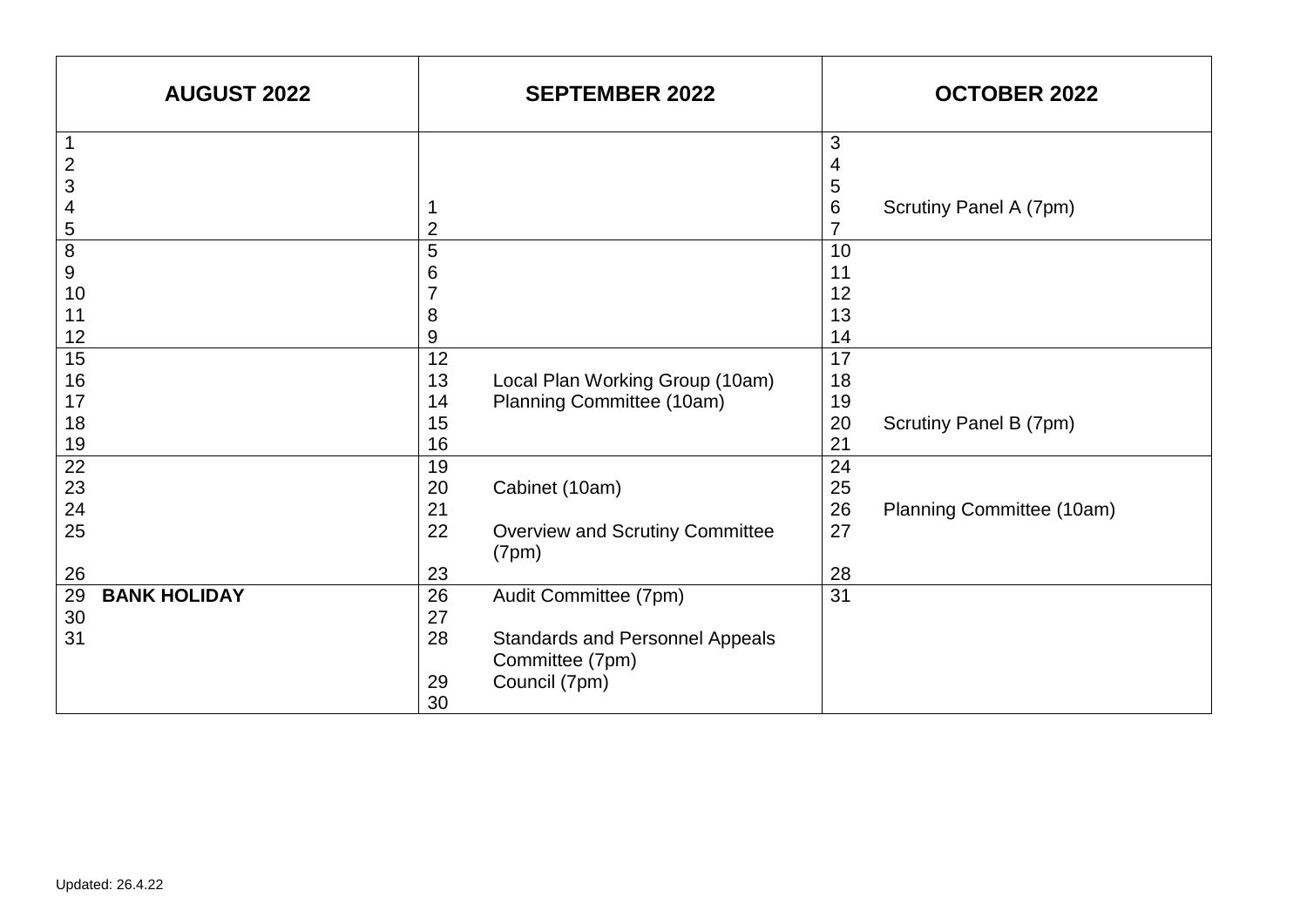| <b>NOVEMBER 2022</b>                    | <b>DECEMBER 2022</b>                                                        | <b>JANUARY 2023</b>                                       |
|-----------------------------------------|-----------------------------------------------------------------------------|-----------------------------------------------------------|
|                                         |                                                                             | $\overline{2}$<br><b>NEW YEAR'S DAY (SUBSTITUTE)</b>      |
| Cabinet (10am)                          |                                                                             | 3                                                         |
| $\frac{2}{3}$                           |                                                                             | 4                                                         |
|                                         | Council (7pm)<br>$\mathbf 1$                                                | 5                                                         |
| $\overline{\mathcal{A}}$                | $\overline{2}$                                                              | 6                                                         |
| $\overline{7}$<br>Audit Committee (7pm) | 5                                                                           | 9                                                         |
| 8                                       | 6                                                                           | 10<br><b>Local Joint Consultative Committee</b><br>(10am) |
| 9                                       | $\overline{7}$<br><b>Standards and Personnel Appeals</b><br>Committee (7pm) | 11                                                        |
| 10                                      | 8                                                                           | Scrutiny Panel A (7pm)<br>12                              |
| 11                                      | 9                                                                           | 13                                                        |
| 14                                      | 12                                                                          | 16                                                        |
| Local Plan Working Group (10am)<br>15   | 13<br>Cabinet (10am)                                                        | 17<br>Local Plan Working Group (10am)                     |
| 16                                      | Planning Committee (10am)<br>14                                             | 18                                                        |
| 17                                      | 15<br>Overview and Scrutiny Committee<br>(7pm)                              | 19<br>Scrutiny Panel B (7pm)                              |
| 18                                      | 16                                                                          | 20                                                        |
| $\overline{21}$                         | 19                                                                          | 23                                                        |
| 22                                      | 20                                                                          | 24<br>Cabinet (10am)                                      |
| 23                                      | 21                                                                          | 25                                                        |
| 24                                      | 22                                                                          | 26                                                        |
| 25                                      | 23                                                                          | 27                                                        |
| $\overline{28}$                         | 26<br><b>BOXING DAY</b>                                                     | 30<br>Audit Committee (7pm)                               |
| 29                                      | 27<br><b>CHRISTMAS DAY (SUBSTITUTE)</b>                                     | 31                                                        |
| 30                                      | 28                                                                          |                                                           |
|                                         | 29<br>30                                                                    |                                                           |
|                                         |                                                                             |                                                           |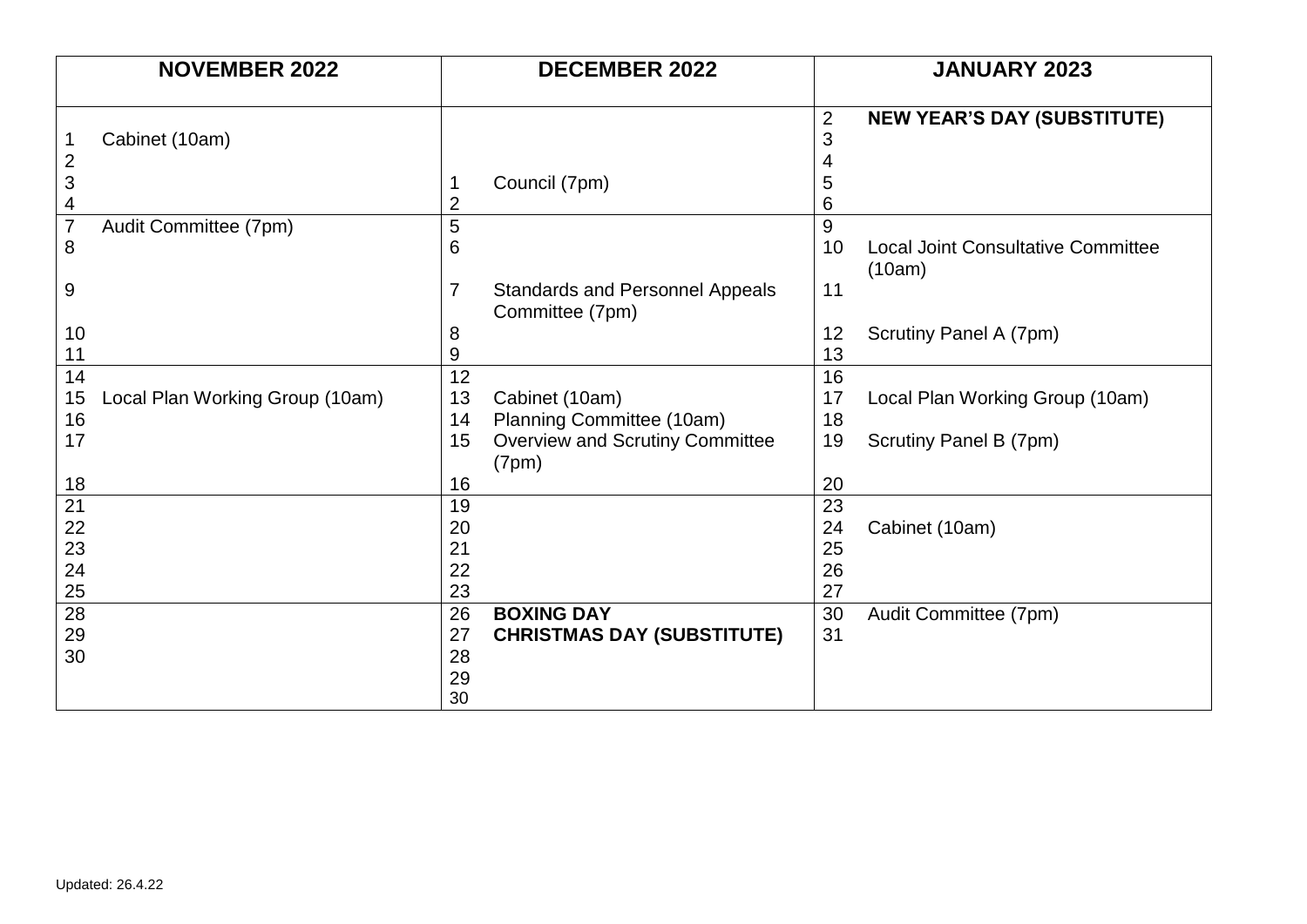|                           | <b>FEBRUARY 2023</b>                                     |                       | <b>MARCH 2023</b>                                         |                | <b>APRIL 2023</b>    |
|---------------------------|----------------------------------------------------------|-----------------------|-----------------------------------------------------------|----------------|----------------------|
|                           |                                                          |                       |                                                           |                |                      |
| $\mathbf 1$               | Planning Committee (10am)                                |                       | Planning Committee (10am)                                 |                |                      |
| $\mathbf{2}$              | Council (7pm)                                            | 2                     | Extraordinary Council (Tax) (7pm)                         |                |                      |
| $\ensuremath{\mathsf{3}}$ |                                                          | 3                     |                                                           |                |                      |
| $\overline{6}$            |                                                          | 6                     |                                                           | $\mathfrak{S}$ |                      |
| $\overline{7}$            |                                                          | 7                     |                                                           | $\overline{4}$ |                      |
| 8                         |                                                          | 8                     | <b>Standards and Personnel Appeals</b><br>Committee (7pm) | $\overline{5}$ |                      |
| 9                         |                                                          | 9                     |                                                           | 6              |                      |
| 10                        |                                                          | 10                    |                                                           | $\overline{7}$ | <b>GOOD FRIDAY</b>   |
| 13                        |                                                          | 13                    |                                                           | 10             | <b>EASTER MONDAY</b> |
| 14                        |                                                          | 14                    |                                                           | 11             |                      |
| 15                        |                                                          | 15                    |                                                           | 12             |                      |
| 16                        | <b>Overview and Scrutiny Committee</b><br>(Budget) (7pm) | 16                    |                                                           | 13             |                      |
| 17                        |                                                          | 17                    |                                                           | 14             |                      |
| 20                        |                                                          | 20                    | Audit Committee (7pm)                                     | 17             |                      |
| 21                        | Cabinet (10am)                                           | 21                    |                                                           | 18             |                      |
| 22                        |                                                          | 22                    |                                                           | 19             |                      |
| 23                        |                                                          | 23                    |                                                           | 20             |                      |
| 24<br>27                  |                                                          | 24<br>$\overline{27}$ |                                                           | 21             |                      |
| 28                        |                                                          | 28                    |                                                           | 24<br>25       |                      |
|                           | Local Plan Working Group (10am)                          | 29                    |                                                           | 26             |                      |
|                           |                                                          | 30                    |                                                           | 27             |                      |
|                           |                                                          | 31                    |                                                           | 28             |                      |